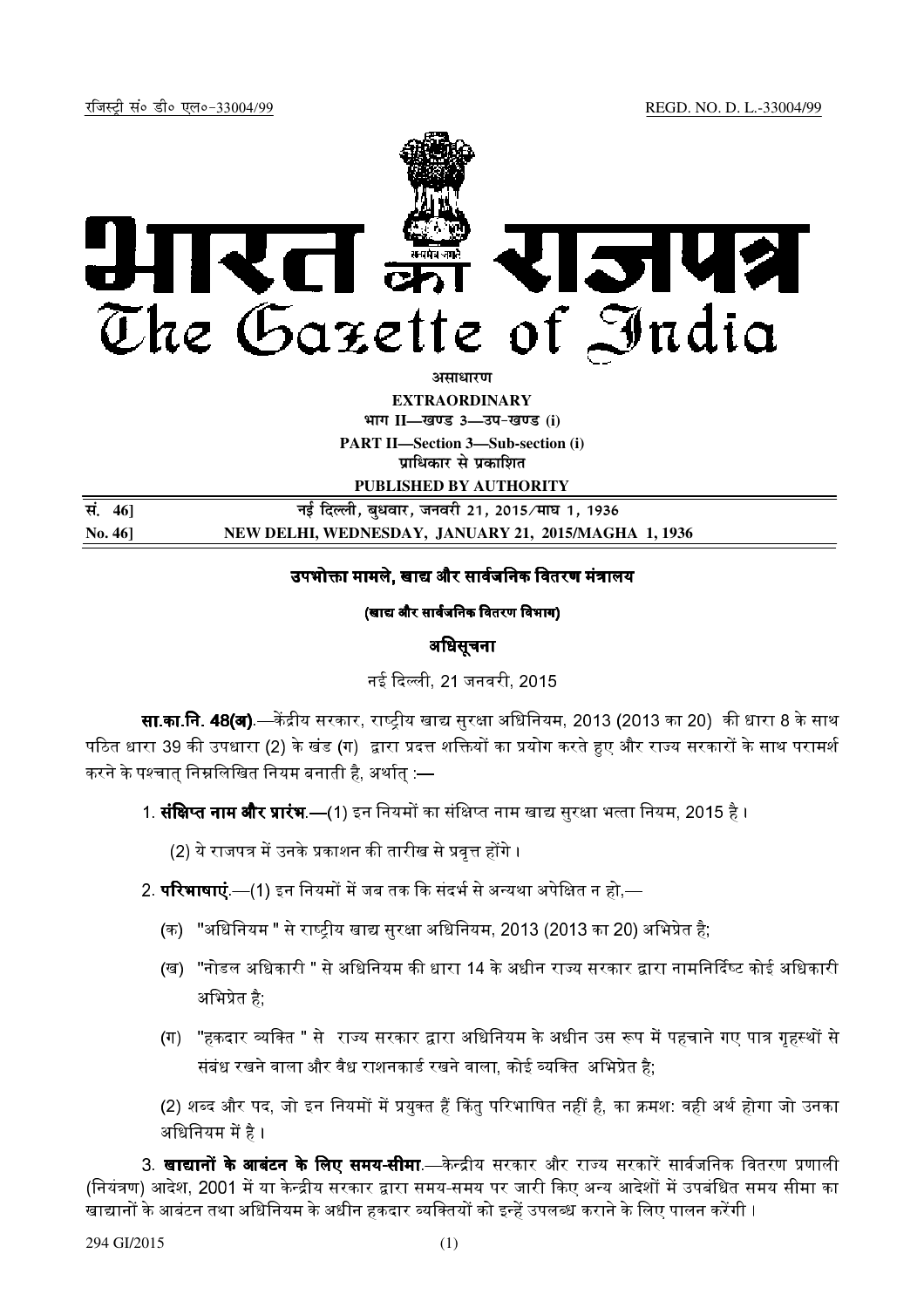4. **खाद्यानों की आपूर्ति न होने की दशा में खाद्य सुरक्षा भत्ते का संदाय** —(1) नोडल अधिकारी प्रत्येक मास के अंत में और प्रत्येक उचित दर दुकान का अधिनियम के अधीन उनकी हकदारी के अनुसार प्रत्येक उचित दर दुकान के अधीन आने वाले हकदार व्यक्तियों को खाद्यानों के प्रदाय की प्रास्थिति का सत्यापन करेगा :

(2) नोडल अधिकारी किसी हकदार व्यक्ति को खाद्यानों की हकदार मात्रा की आपूर्ति न किए जाने के कारणों को लेखबद्ध करेगा :

(3) नोडल अधिकारी प्रत्येक मामले में जहां उचित दर दुकान में खाद्यानों की अननुपलब्धता या किन्हीं अपरिहार्य कारणों से हकदार खाद्यानों की मात्रा की आपूर्ति न होने के प्रत्येक मामले में हकदार वृयक्ति को खाद्य सुरक्षा भत्ते के संदाय का सनिश्चय करेगा :

(4) नोडल अधिकारी, जहां खाद्यानों की किसी उचित दर दुकान डीलर द्वारा जान-बूझकर आपूर्ति नहीं की गई है, वहां जिला शिकायत निवारण अधिकारी के पास तुरंत शिकायत रजिस्टर करेगा ।

5. **आपूर्ति की प्रास्थिति का सत्यापन**.—राज्य सरकार पर्याप्त अवसंरचना की उपलब्धता के अधीन रहते हुए प्रत्येक उचित दर दकान के संबंध में निम्नलिखित को करने और अभिलिखित करने के लिए इलेक्ट्रानिकी विधियों का उपयोग करेगी और ऐसे ब्यौरों को लोक डोमेन में रखेगी-

(i) मास के अंत में खाद्यानों के वितरण की प्रास्थिति का सत्यापन;

(ii) वितरण न होने के कारण, यदि कोई हों ।

6. **खाद्य सुरक्षा भत्ते की संगणना** —हकदार व्यक्तियों को अनुज्ञेय खाद्य सुरक्षा भत्ते की रकम की संगणना उस विपणन सत्र के लिए सुसंगत खाद्यानों के न्यूनतम समर्थन मूल्य का 1.25 गुणा और अधिनियम की अनुसूची-1 में विनिर्दिष्ट कीमतों के बीच अंतर को आपति न की गई मात्रा से गणा करके की जाएगी ।

7. **अवधि जिसके भीतर खाद्य सुरक्षा भत्ते का संदाय किया जाना है**.—नोडल अधिकारी उस मास जिसमें आपूर्ति नहीं की गई है के पश्चातवर्ती मास के तीसरे सप्ताह के अंत तक खाद्य सुरक्षा भत्ते के संदाय का सुनिश्चय करेगा ।

8. **खाद्य सुरक्षा भत्ते के संदाय का ढंग** —(1) राज्य सरकार हकदार व्यक्तियों को बैंक खातों के माध्यम से खाद्य सरक्षा भत्ते के संदाय का सनिश्चय करेगी ।

(2) यदि किसी हकदार व्यक्ति ने बैंक खाता नहीं खोला है. तो ऐसे व्यक्ति को खाद्य सरक्षा भत्ते का आरंभिक संदाय नकद किया जाएगा:

परंतु नोडल अधिकारी यह सुनिश्चित करेगा कि ऐसे व्यक्ति द्वारा खाद्य सुरक्षा भत्ते के प्रारंभिक संदाय की तारीख से एक मास की अवधि के भीतर बैंक खाता खोल लिया गया है ।

9. **खाद्य सुरक्षा भत्ता जब संदेय नहीं है** —खाद्य सुरक्षा भत्ता किसी हकदार व्यक्ति को संदेय नहीं होगा जो मास के .<br>दौरान अपनी हकदारी का दावा करने के लिए उचित दर दकान पर नहीं जाता है:

परंतु नोडल अधिकारी किसी व्यक्ति को उचित दर दुकान तक जाने से और अपनी हकदारी का दावा करने से, कारणों को लेखबद्ध करते हुए, छूट दे सकेगा:

परंतु यह और कि खाद्य सुरक्षा भत्ता किसी हकदार व्यक्ति को संदेय नहीं होगा जो खाद्यानों की क्वालिटी के आधार पर या ऐसे किसी अन्य आधार पर अपनी हकदारी का दावा करने से इन्कार करता है ।

10. **नोडल अधिकारी द्वारा संक्षिप्त रिपोर्ट**—नोडल अधिकारी नियम 4 में विनिर्दिष्ट खाद्यानों की आपति की प्रास्थिति के मासिक सत्यापन के आधार पर जिला मजिस्टेट या इस प्रयोजन के लिए राज्य सरकार द्वारा प्राधिकत किसी अन्य अधिकारी को वितरण के मास के पश्चातवर्ती मास के पंद्रहवें दिन तक हकदार व्यक्तियों को खाद्यानों की आपूर्ति न किए जाने वाले मामलों, को उपदर्शित करते हुए उनके कारणों के साथ और जहां आवश्यक हो, की गई उपचारात्मक कार्रवाई, की एक संक्षिप्त रिपोर्ट प्रस्तत करेगा ।

11. **खाद्यानों की क्वालिटी के संबंध में शिकायत** —खाद्यानों की क्वालिटी के संबंध में कोई शिकायत, शिकायतकर्ता द्वारा जिला शिकायत निवारण अधिकारी को लिखित में उसकी शिकायत का समाधान करने के लिए की जाएगी, जिसकी जांच और उस पर विनिश्चय जिला शिकायत निवारण अधिकारी या राज्य सरकार द्वारा प्राधिकत किसी अन्य अधिकारी द्वारा पंद्रह दिन से अनधिक अवधि के भीतर किया जाएगा ।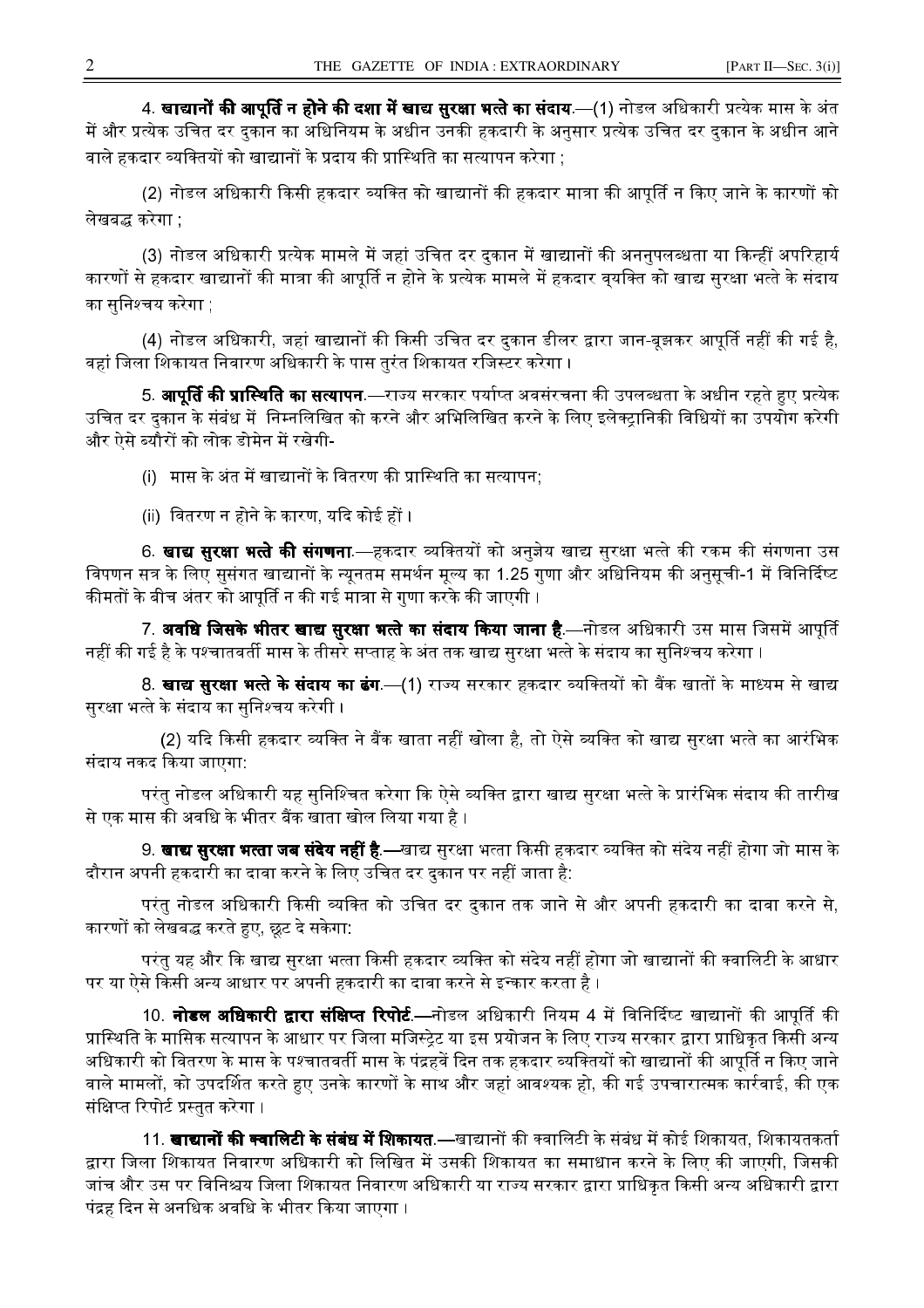12. **एक मास से अधिक हकदारी का वितरण** —राज्य सरकारों द्वारा एक समय में एक मास से अधिक की हकदारी की आपर्ति की पद्धति का अनसरण करने की दशा में हकदार व्यक्तियों को ऐसी हकदारियों की आपर्ति के सत्यापन के लिए समुचित प्रबंध संबंधित राज्य सरकार द्वारा किए जाएंगे ताकि हकदारी के अनुसार खाद्यानों के वितरण या हकदार खाद्यानों की मात्रा की आपर्ति न किए जाने वाले मामलों की दशा में हकदार व्यक्तियों को खाद्य सरक्षा भत्ते के संदाय का सनिश्चय किया जा सके ।

13. **राज्य सरकारों की निदेश जारी करने की सक्षमता**.—राज्य सरकारें, यदि आवश्यक समझें, तो इन नियमों के कार्यान्वयन के लिए ऐसे निदेश जारी कर सकेंगी जो वह उचित समझें ।

> फि. सं. 15-59/2013-एनएफएसए। दीपक कमार, संयक्त सचिव

### MINISTRY OF CONSUMER AFFAIRS, FOOD AND PUBLIC DISTRIBUTION

#### (Department of Food and Public Distribution)

#### **NOTIFICATION**

New Delhi, the 21st January, 2015.

G.S.R. 48(E).—In exercise of the powers conferred by clause (c) of sub-section (2) of Section 39 read with Section 8 of the National Food Security Act. 2013 (20 of 2013), the Central Government, after consultation with the State Governments, hereby makes the following rules, namely:

1. **Short title and commencement.**— (1) These rules may be called the Food Security Allowance Rules, 2015.

(2) They shall come into force on the date of their publication in the Official Gazette.

- 2. **Definitions.** (1) In these rules, unless the context otherwise requires,—
	- (a) "Act" means the National Food Security Act, 2013 (20 of 2013);
	- (b) "nodal officer" means an officer designated as such by the State Government under section 14 of the Act;
	- $(c)$  "entitled person" means a person belonging to eligible households identified as such under the Act by the State Government and in possession of a valid ration card;

(2) words and expressions used but not defined in these rules shall have the meanings respectively assigned to them in the Act.

3. Time limits for allocation of foodgrains.—The Central Government and the State Governments shall adhere to the time limits provided in the Public Distribution System (Control) Order, 2001 or any other orders issued from time to time by Central Government, for allocation of foodgrains and making them available for distribution to the persons entitled under the Act.

4. Payment of food security allowance in cases of non-supply of foodgrains.—(1) The nodal officer shall verify, at the end of every month and at each fair price shop, the status of supply of foodgrains to the entitled persons covered under each fair price shop, as per their entitlement under the Act

(2) The nodal officer shall record in writing, the reasons for non-supply of entitled quantity of foodgrains to any entitled person.

(3) The nodal officer shall ensure payment of food security allowance to the entitled person in every case where entitled quantity of foodgrains has not been supplied due to non-availability of foodgrains at the fair price shop or for any unforeseen reasons.

(4) The nodal officer shall register a complaint with the District Grievance Redressal Officer forthwith where foodgrains have not been supplied due to any willful lapse of any fair price shop dealer.